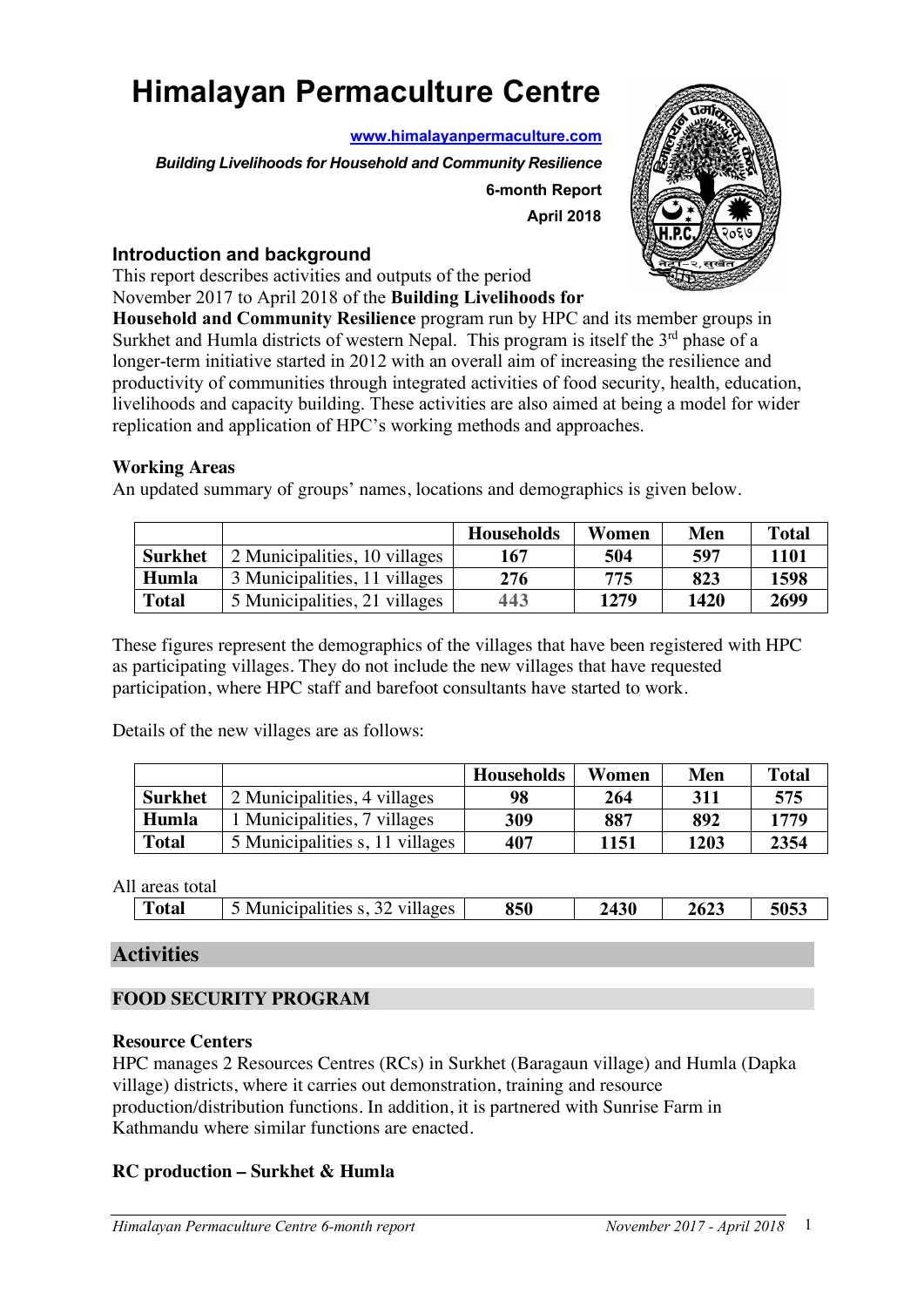At HPC head resource farm in Baragaun village of Surkhet, over **70kg of vegetables** have been produced over the winter period. In the same period **410kg of fodder** and **105kg firewood** have been harvested from the 1-acre plot. From its nurseries **183 grafted fruit trees** have been distributed to local farmers and a further 70 have been successfully grafted for next year's distribution, and **274 mulberry cuttings** have been made for summer distribution.

At the Dapka RC in Humla, comprising 7 small farms (total area of 2Ha) a total of **194kg** of vegetables have been produced, 36 grafted fruit trees and 65 multi-purpose shrubs have been distributed.

#### **Sunrise Farm**

At Sunrise Farm, meanwhile, a tiny island of productive farm, training centre and meeting place within the Kathmandu metropolis, **114kg of 19 varieties of vegetables** have been produced in the past 6 months, the cow and poultry have provided **850 litres of milk** and **850 eggs** (510 chicken and 340 duck) respectively, **and 66 volunteers** hailing from **19 different nations** have visited and/or stayed at the farm.

#### **Farmers' demonstrations**

The introduction of Ground Apple – Yacon, *Smallanthus sonchifolius* has been successful and many groups have started to planted tubers of this highly nutritious and tasty plant from South America, that is easy to grow and has been propagated at the Surkhet RC over the past year. Yacon is native to Colombia and Ecuador and is a hardy, attractive herbaceous perennial that yields a large harvest of tubers. The tubers have an appealing crunchy crispness that is a cross between apple and watermelon, with overtones of sugarcane. As a member of the sunflower family, yacon can grow to 2 metres in height with small, daisy-like yellow flowers. When growing it is similar in appearance to Jerusalem artichokes but is not invasive in the same way.

HPC supplies various basic tools to farmers' groups enabling them to implement activities in their villages. These include grafting knives, secateurs, irrigation pipe, sprinklers and plastic for hot beds and small polytunnels.

As a result of demonstrations at the RCs and in farmers' fields, and various training opportunities at the RCs and in situ in the villages (see below 1.3), groups are involved in implementing various types of practical work in their houses and fields to increase household self-reliance. A summary of all practical work carried out in the groups from November to April is as follows:

|                             | <b>Nov 2017-April 2018</b> |       |              |  |  |  |  |
|-----------------------------|----------------------------|-------|--------------|--|--|--|--|
| <b>Practical Activities</b> | <b>Surkhet</b>             | Humla | <b>Total</b> |  |  |  |  |
| <b>No: households</b>       |                            |       |              |  |  |  |  |
| implementing                | 265                        | 584   | 849          |  |  |  |  |
| House hygiene               | 263                        | 421   | 684          |  |  |  |  |
| <b>Stove</b>                | 23                         | 470   | 493          |  |  |  |  |
| Toilet                      | 23                         | 570   | 593          |  |  |  |  |
| Grinder                     | 262                        | 372   | 634          |  |  |  |  |
| Water pot                   | 261                        | 450   | 711          |  |  |  |  |
| Hay box                     | 3                          |       |              |  |  |  |  |
| Sweepings                   | 87                         | 330   | 417          |  |  |  |  |
| Waste water management      | 120                        | 442   | 562          |  |  |  |  |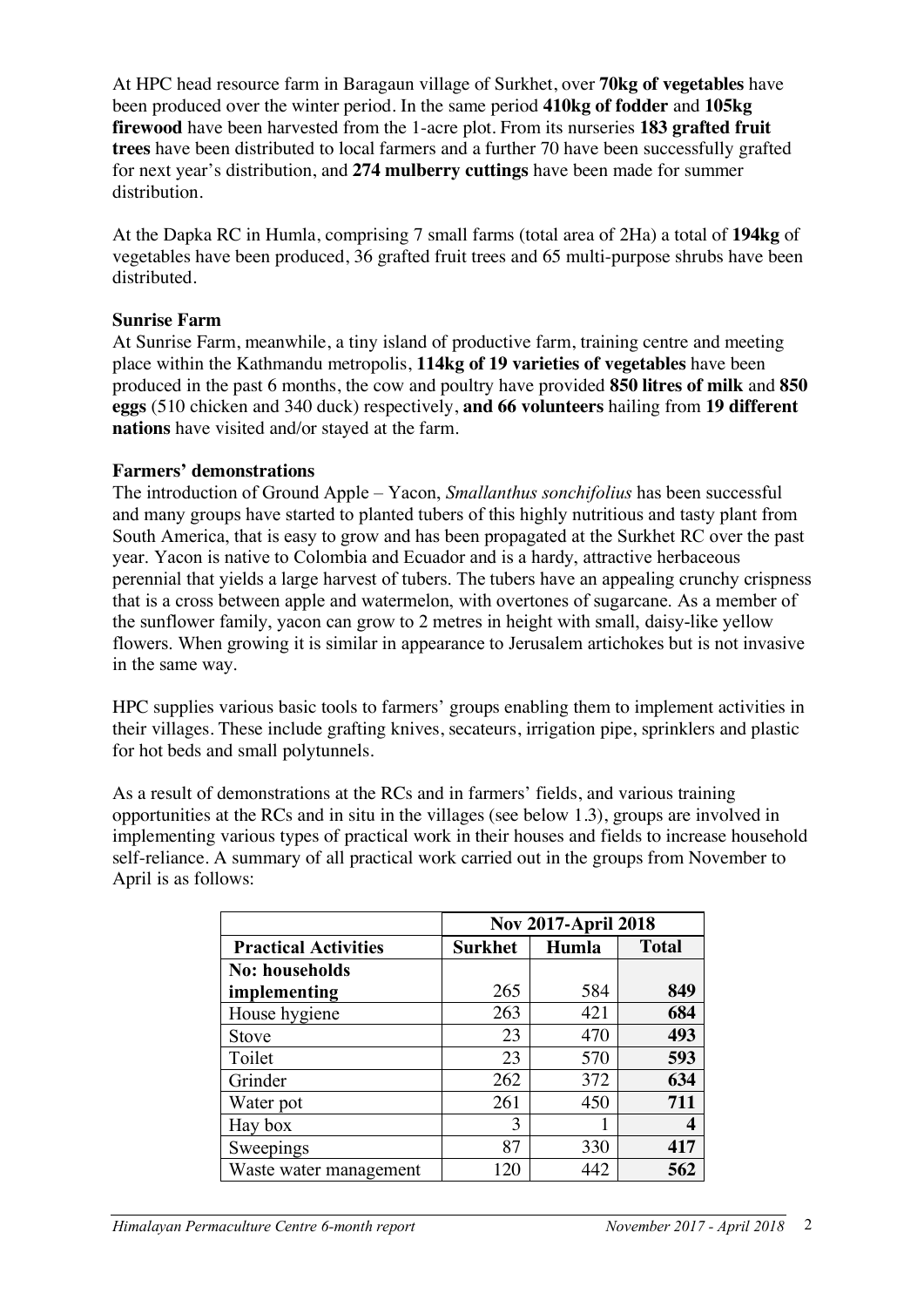| Plate/pot rack            | 84               | 324              | 408                     |
|---------------------------|------------------|------------------|-------------------------|
| Compost                   | 76               | $\boldsymbol{0}$ | 76                      |
| Fodder trough             | $\overline{4}$   | $\overline{0}$   | $\overline{\mathbf{4}}$ |
| Salt lick                 | 46               | 38               | 84                      |
| Kitchen garden/vegetables | 215              | 51               | 266                     |
| Mulching                  | 26               | $\overline{3}$   | 29                      |
| Liquid manure             | $\overline{52}$  | 26               | 78                      |
| hot bed                   | $\overline{54}$  | 34               | 88                      |
| Leaf pots                 | 50               | $\overline{2}$   | 52                      |
| Home nursery              | 101              | $\overline{0}$   | 101                     |
| Fruit nursery             | $\overline{54}$  | 97               | 151                     |
| Air nursery               | 10               | 3                | 13                      |
| Off season onions         | 9                | 43               | 52                      |
| Grafting                  | $\overline{55}$  | 69               | 124                     |
| <b>Budding</b>            | $\overline{0}$   | $\overline{0}$   | $\boldsymbol{0}$        |
| Top grafting              | 36               | 22               | 58                      |
| Air layering              | 67               | 6                | 73                      |
| Pot irrigation            | 37               | 43               | 80                      |
| Orchard                   | 31               | 89               | 120                     |
| Agro-forestry             | 33               | 8                | 41                      |
| <b>SRI</b>                | $\boldsymbol{0}$ | $\boldsymbol{0}$ | $\boldsymbol{0}$        |
| Green manures             | $\mathbf{1}$     | $\overline{0}$   | $\mathbf{1}$            |
| No till                   | 3                | $\boldsymbol{0}$ | 3                       |
| <b>Bamboo</b> cuttings    | $\overline{2}$   | $\boldsymbol{0}$ | $\overline{2}$          |
| Improved plough           | 253              | 23               | 276                     |
| Fruit tree Pruning        | 99               | 190              | 289                     |
| Greenhouse                | $\overline{c}$   | 15               | 17                      |
| Biomas compost            | 17               | 8                | 25                      |
| Double digging            | 39               | $\overline{0}$   | $\overline{39}$         |
| Urine collection & use    | 29               | 13               | 42                      |
| Seed production           | 112              | 18               | 130                     |
| Fruit tree planting       | 86               | 141              | 227                     |
| Filter Use                | 234              | 276              | 510                     |

Most of these activities are illustrated in the **Farmers' Handbook**, a key training tool used by HPC.

# **Demonstration farmers**

Demonstration farmers, that are implementing the techniques listed above, are divided into 3 categories. In the 1<sup>st</sup> level farmers have attained the following:

- Taken Farmers' Training
- Taken PDC
- Taken ToT (Trainers' Training)
- Competent at grafting and fruit nursery management
- Able to make smokeless stoves
- Have planted at least 15 fruit trees on their land, and be competent at pruning
- Have planted at least 60 multi-purpose trees and shrubs of at least 10 different varieties in an agro-forestry design on their land
- Are using SRI in paddy areas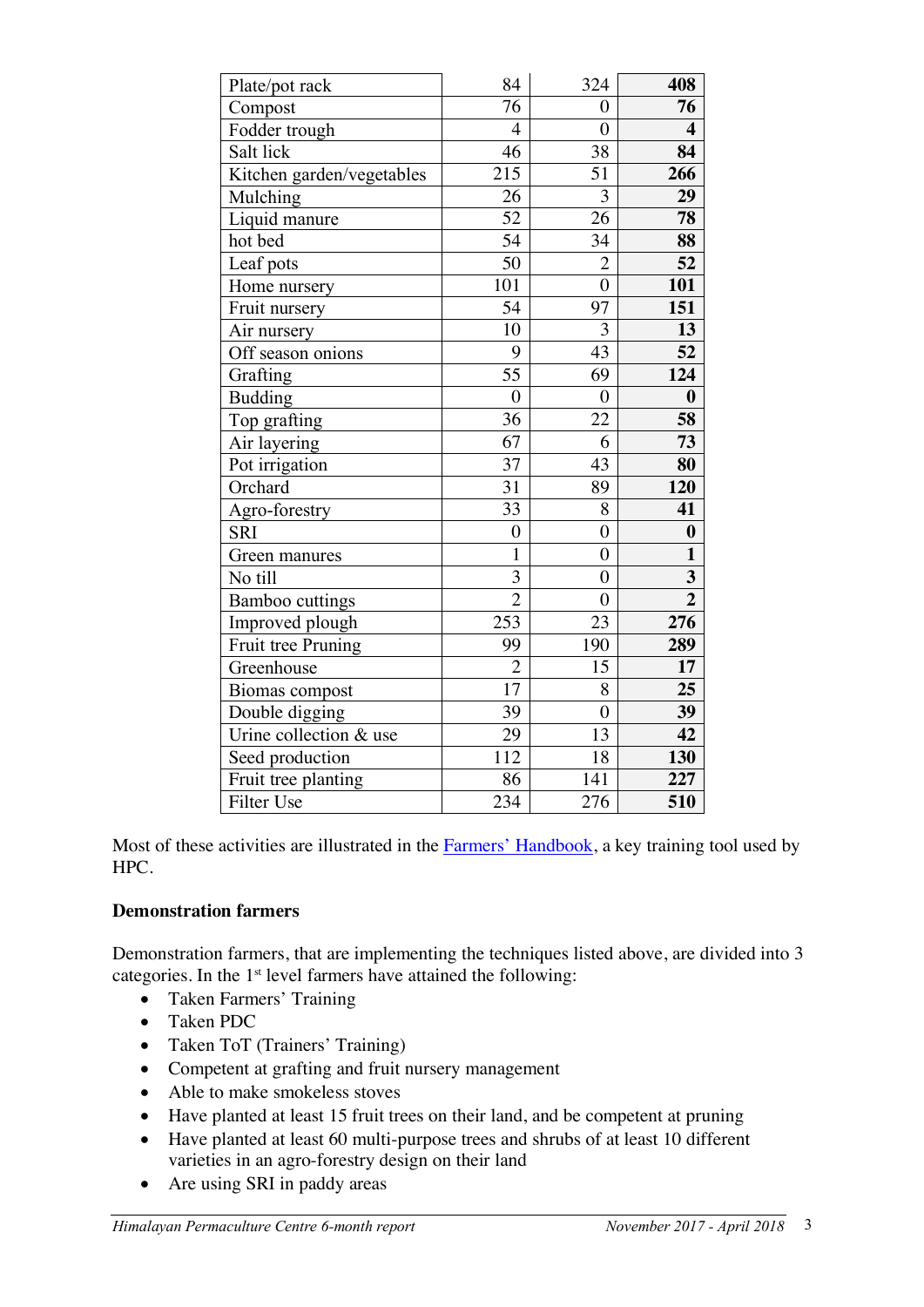- Are growing vegetables and saving vegetable seeds
- Are able to manage greenhouse production
- Are using at least 25 other techniques from the Farmers' Handbook
- Can provide training in any of the above

There are currently 31 farmers in this level, of whom 7 are HPC staff. The remainder qualify as "Barefoot Consultants". The criteria for  $2^{nd}$  and  $3^{rd}$  levels are similar, but to a lesser degree. All farmers need to have passed through the basic farmers' training and be implementing techniques on their own land. Some are just starting. The current distribution of the top 3 categories of demonstration farmer is as follows:

|              | Category 1   Category 2 | Category3 | <b>Total</b> |
|--------------|-------------------------|-----------|--------------|
| Humla        |                         |           |              |
| Surkhet      |                         |           | 117          |
| <b>Total</b> | 63                      | 94        | 188          |

### **Fruit and multi-purpose tree production**

The winter dormant season is traditionally time for grafting of fruit tree seedlings including top working onto wild-growing rootstock around farmers' fields. In addition, pruning is done of apples and other fruit trees to improve form and remove injured or diseased branches. Winter is also the time for planting of fruit trees, in particular deciduous varieties such as apple, pear, plum, walnut, peach, etc. As Spring breaks, air layering is also done of types including citrus, guava and pomegranate.

**Grafting and top working and planting of fruit and multi-purpose trees and shrubs**. In total **7100 seedlings** have been grafted in village nurseries in Surkhet and Humla, and **54 top-worked** onto wild trees in farmers' fields. A total of **566 plants** have been air-layered including various citrus varieties, guava and Kiwi fruit, and **2647 trees** have been pruned by farmers.

In total **3089 fruit trees** have been planted over winter. Species include apple, pear, peach, plum, walnut, avocado, guava, pomegranate, orange, lemon, lime, pineapple, apricot, almond, cherry, mango, hazel and damson. This reflects the diversity in climates in the region, allowing both sub-tropical and temperate zone fruit to thrive.

Aside from fruit many multi-purpose trees, shrubs and grasses have been planted around farmers' fields, mainly in new and established agro-forestry systems. In this period **2839 plants** have been planted, including mulberry (for fodder), lemon grass, *Ficus* spp., napier grass, chiuri and bakaino (*Melia azedarach -* Indian bead tree/Persian lilac/chinaberry).

Meanwhile in stock for next season's planting are over **28,000 fruit tree**s in Humla, **3665 fruit and multi-purpose trees** in Surkhet, and **5890 cuttings** of mulberry, grape, willow, tree tomato, sugar cane and other varieties.

#### **Community Funds**

This reporting period's audit is summarised below:

|         | Loans given   Expenses |        | Cash   | <b>Total NRs</b>    | <b>GB£</b> | No: H'holds |
|---------|------------------------|--------|--------|---------------------|------------|-------------|
| Humla   | 146,060                | 27.719 | 50.397 | $224.176 \div 1500$ |            |             |
| Surkhet | 520,208                | 60,820 | 21,283 | 602,311   £4150     |            | 115         |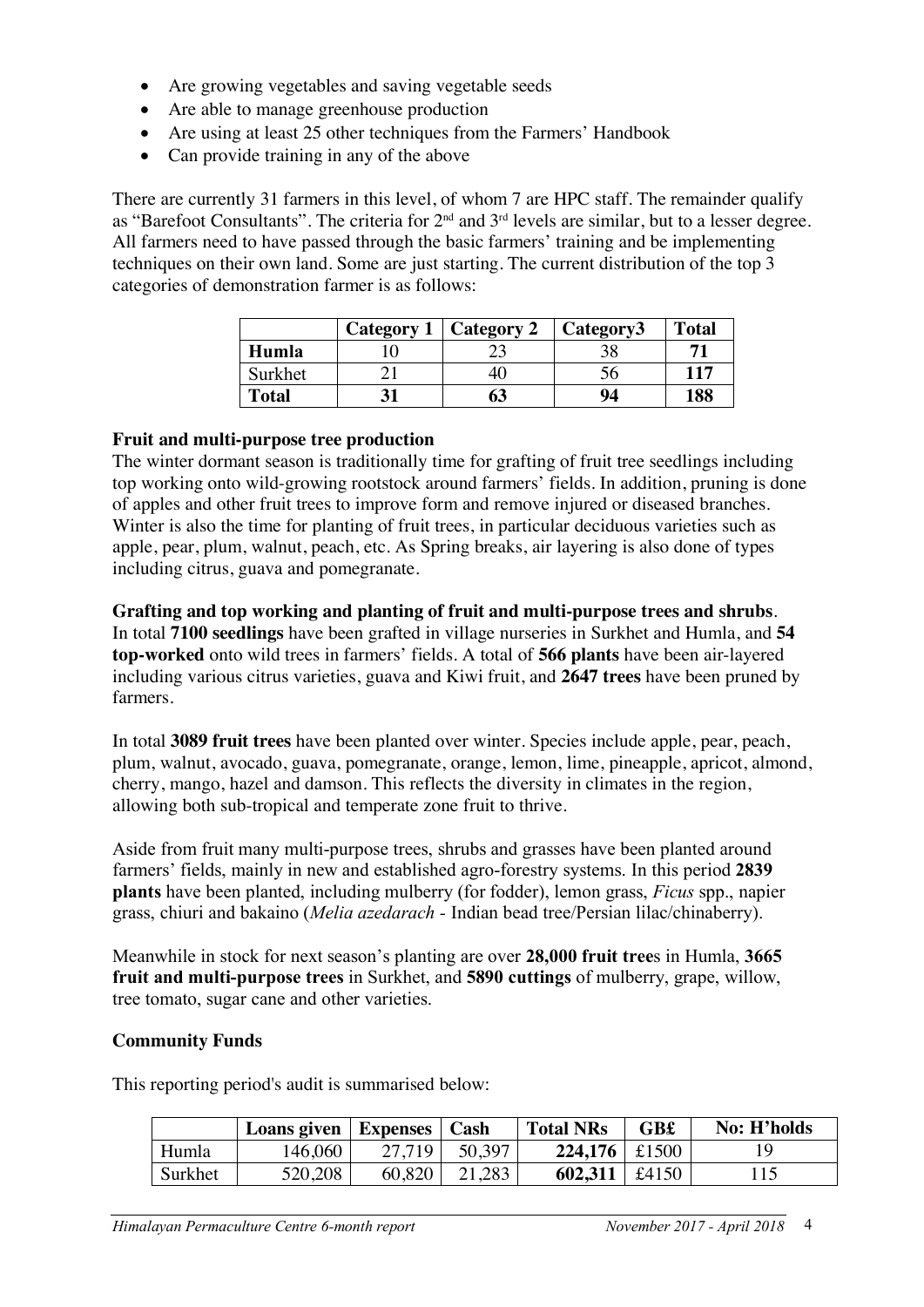| 826,487<br>666,268<br>,680<br>£5650<br>539<br>88,539<br><b>Total</b><br>$\Delta$<br>⊥້<br>رسه |  |
|-----------------------------------------------------------------------------------------------|--|
|-----------------------------------------------------------------------------------------------|--|

Loans are provided to group members for activities such as purchasing livestock, starting a small business, medical costs, and domestic needs. A small interest rate is charged, usually 1- 2%. The fund is increased by monthly deposits of 10-50 rupees as well as interest charged. To date there is a 100% record of loan repayment in all groups.

# **Farmers' Training**

HPC has focussed on training in techniques and approaches that support household resilience, diversification and productivity. It offers residential courses at its RCs and in-situ courses in all working villages, in short single topic formats (e.g. grafting, stove building, cooking, etc.) as well as day long and multiple day formats involving multiple subjects in an integrated way.

A training summary is below:

|                                      | No:              |             | <b>Participants</b> |            |              |  |
|--------------------------------------|------------------|-------------|---------------------|------------|--------------|--|
| <b>Surkhet</b>                       | <b>Trainings</b> | <b>Days</b> | Women               | <b>Men</b> | <b>Total</b> |  |
| <b>Residential Farmers' Training</b> |                  | 10          | 19                  | 17         | 36           |  |
| Organisational Capacity training     |                  | 4           | 2                   | 16         | 18           |  |
| Mobile Farmers' Training             | 5                | 15          | 18                  | 48         | 47           |  |
| <b>Technical Trainings</b>           | 16               | 11          | 104                 | 152        | 256          |  |
| <b>Total</b>                         | 24               | 40          | 143                 | 233        | 376          |  |
|                                      |                  |             |                     |            |              |  |

| Humla                         |    |    |     |     |      |
|-------------------------------|----|----|-----|-----|------|
| Residential Farmers' Training |    |    | 8   | 10  | 18   |
| Mobile Farmers' Training      | 6  | 11 | 47  | 34  | 81   |
| Mobile Livestock training     | ⌒  | h  | 27  |     | 42   |
| <b>Technical Trainings</b>    | 6  | 29 | 219 | 287 | 506  |
| <b>Total</b>                  | 15 | 51 | 301 | 346 | 647  |
| <b>Total All Areas</b>        | 39 | 91 | 444 | 579 | 1023 |

### **Slide and Film shows**

During the current period **35 slide and video shows** have been shown at RCs and in the villages in Surkhet and Humla. A total of **609 villagers** attended viewings (365 women/girls and 244 men/boys) of slide shows such as erosion, soil management, Integrated pest management, orchard management, liquid manure, and videos produced by HPC including seed saving, agro-forestry, nutrition and women's health.

# **Livestock**

HPC runs a number of programs around livestock health and management as they are a crucial – and often costly – part of domestic farm productivity. The focus is on 3 areas: breed improvement, health and stall management and a key aim is to increase productivity from fewer animals, and to reduce inputs by better management of resources. Improved breeds of livestock, trainings, and health services are provided to meet that aim.

A summary of treatment at **8 livestock health camps** run over the past 6 months is given below, showing that a total of **1413 livestock** have been treated (898 Surkhet, 515 Humla) and in addition a further **114 bulls and goats** have been castrated (96 Surkhet, 18 Humla).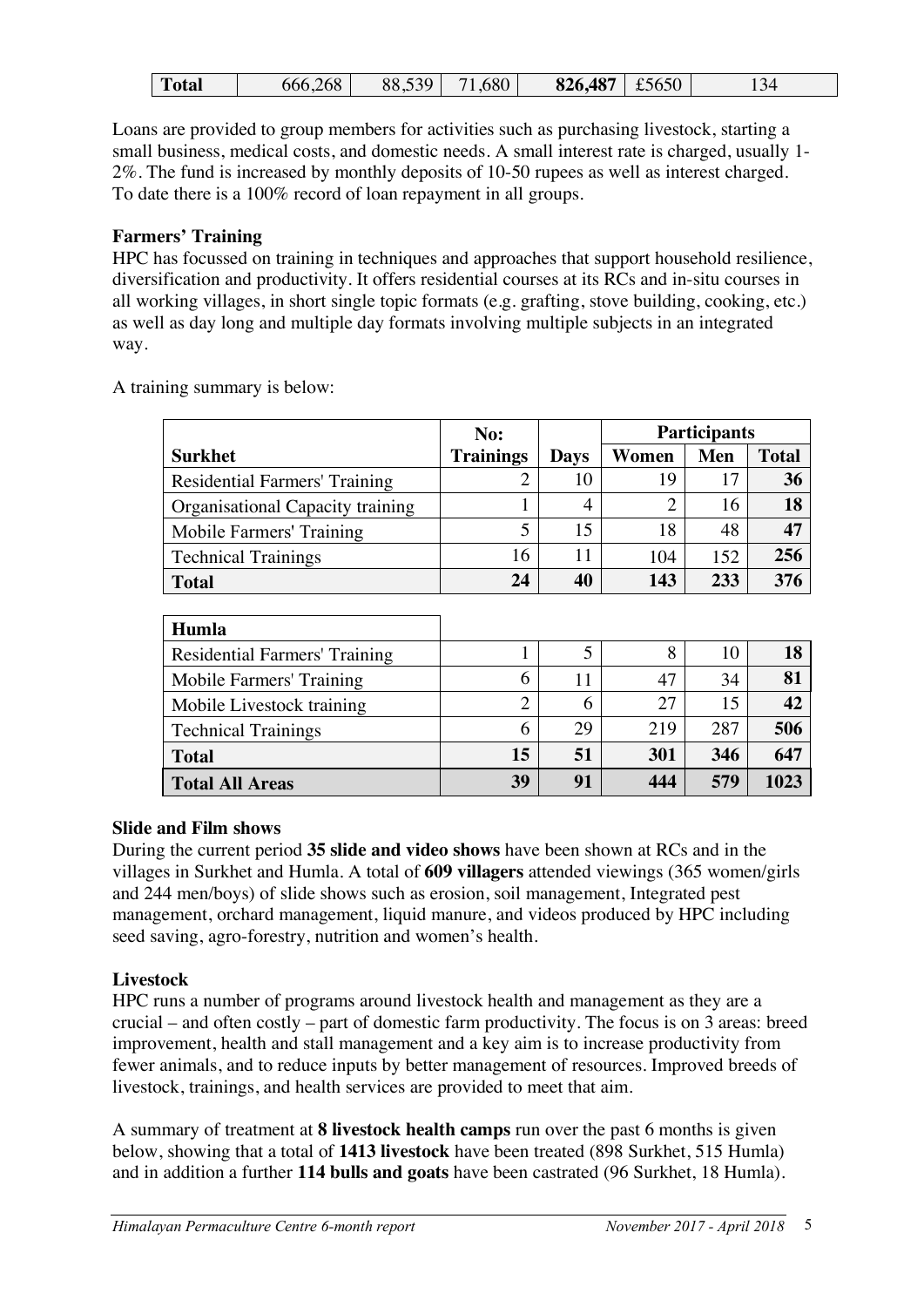| <b>Worms</b><br><b>External parasites</b> |                           |                   |                      | Digestive problem<br>wounds                   |     |                |            |                |         |                 |                         |    |                |         |            |              |
|-------------------------------------------|---------------------------|-------------------|----------------------|-----------------------------------------------|-----|----------------|------------|----------------|---------|-----------------|-------------------------|----|----------------|---------|------------|--------------|
| Sheep/goat                                | $\mathbf{X}^{\mathbf{O}}$ | ₩<br>Ξ.<br>lifalo | Hor<br>8e<br>րպ<br>ō | She<br>ęb,<br>$\mathcal{S}^{\mathbf{O}}$<br>ğ | ्   | <b>Buffalo</b> | Horse/mule | Sheep/<br>soat | $\circ$ | ᢘ<br>⊏<br>lffal | Horse<br>nu<br>$\sigma$ |    | Sheep/<br>post | Buffalo | Horse/mule | <b>Total</b> |
| 289                                       | 735                       | 67                | 17                   | 54                                            | 204 | 8              |            |                | o       | 0               | 2                       | 17 | 5              |         |            | 1413         |

### **Improved breeds of livestock**

In this period 1 breeding billy goat has been provided to Ujwal Krishi group of Thulo Khaltakura.

### **Irrigation**

No systems have been completed in this period but pipes and silpaulin plastic have been acquired for systems in 7 villages.

### **Appropriate Technology**

This program aims to test and demonstrate various labour and resource-saving and/or product improving devices in its working area, with a view to further distribution when the technologies are seen to be appropriate. In this period a **sugarcane juicing machine**, 2 fruit cutting machines and 2 Juice and Jam making machines have been purchased and are being shipped to the villages in Surkhet and Humla for trials.

### **HEALTH PROGRAM**

# **Women's Health Program (WHP)**

The WHP comprises 3 main activities: training, health camp and Women's Health Network (WHN). Focus is on awareness raising of women's health issues, diagnosis and self-diagnosis of problems, counselling, and **preventative health** through integrated diet and hygiene programs.

### **Women's Health Training (WHT)**

Training is provided in different formats: residential trainings at the RC and mobile trainings in situ in the villages, and more recently, specific technical trainings as requested by women's groups. In this period 5 mobile trainings have been run in Humla for **93 women and 4 men**, while in Surkhet trainings have focussed on 2 topics: **cooking and preserving of nutritious foods**, and **sanitary pad making**. A total of **11 trainings** have been provide to **228 women and 8 men**.

### **Women's Health Camp (WHC)**

HPC has been providing support to the local health post in Baragaun, with materials and infrastructure support. In this period the Health Post has been able to provide health services to **299 villagers** (**169 female and 130 male**) for a range of issues from urinary tract infections and gastric ulcers to burns, skin parasites and pregnancy tests.

### **Women's Health Network (WHN)**

The WHN exists to support activities in the overall WHP and to carry awareness raised into the groups of any issues that affect women in the locality including domestic violence, preventative health, diagnosis and pre- and post-natal support. They also help in planning and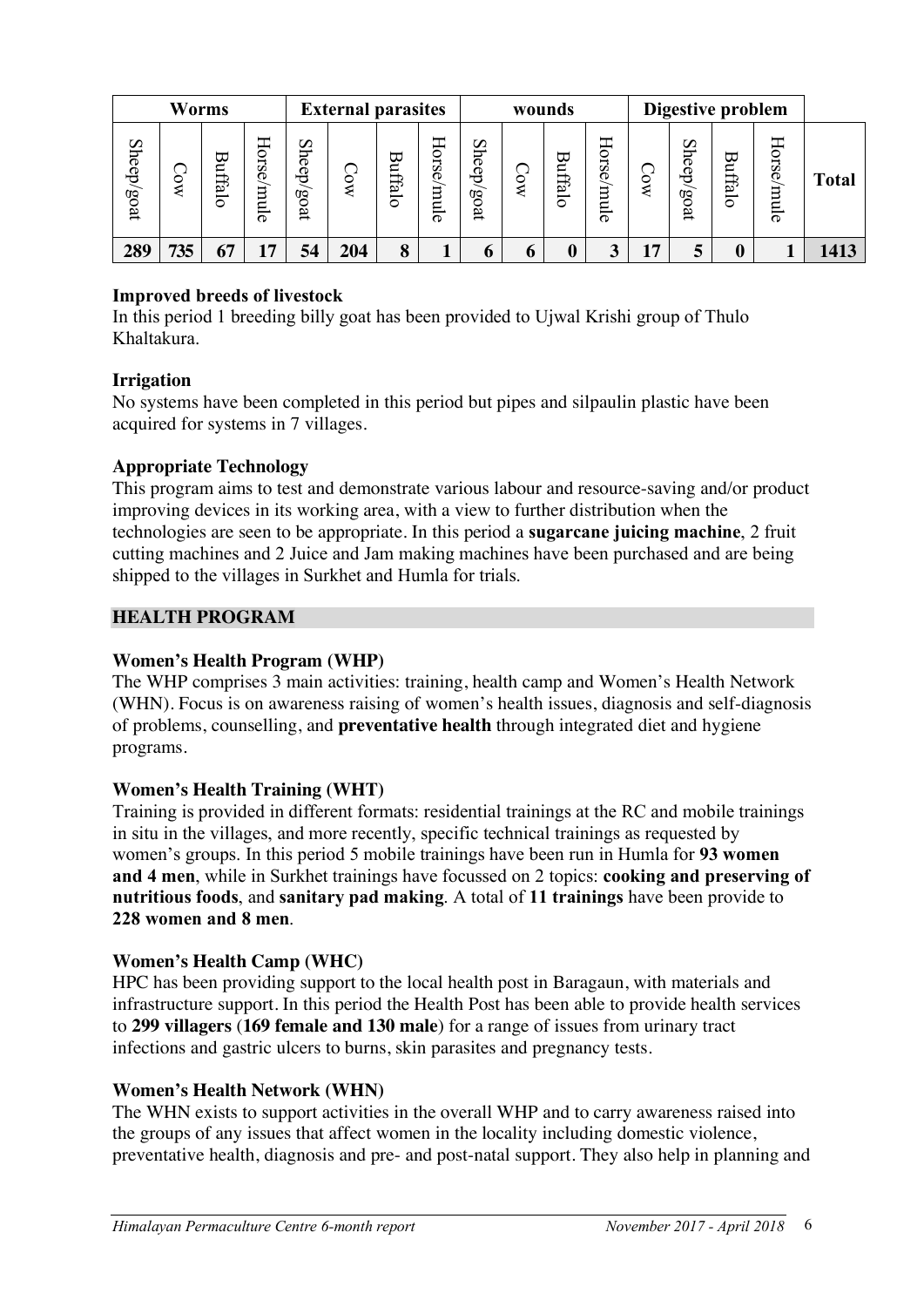implementation of the health camps and trainings carried out under the WHP and help with participation in HPC programs overall.

# **Stretchers**

In villages far away from health services, there is difficulty to carry sick people to health centres due to lack of stretchers. For many years, farmers have been continuously demanding solutions for this so HPC has provided 10 stretchers to village groups in the Surkhet area and will provide to Humla in the next reporting period.

# **Drinking Water**

No systems have been completed in this period, while pipes and tanks have been acquired for systems in 2 villages and will be installed along with others during the next period. Drinking water filters have now been distributed in all villages in Surkhet and Humla.

# **Nutrition and Health Research**

In April nutrition expert Dr Anne-Marie Mayer from UK visited HPC to initiate research into the nutritional benefits of permaculture activities. This research is an initial case study to guide a longer programme of research. The aim of this present case study is to understand communities, pilot initial assessments and identify possible longer-term nutrition-related objectives. The overarching question is:

### *How can Permaculture design systems (PDS) contribute to improved nutrition of rural communities in Nepal?*

Longer-term aims are to support nutrition improvement of the HPC communities, trial metrics and document the process for wider learning. Following stages of research will be expanded to wider topics (such as social, environment, livelihood dimensions) with wider collaborations.

Using Permaculture design, integrated systems that cross traditionally separate sectors can be used to build health and nutrition of communities in a socially, economically and environmentally sustainable way. There are several ways in which PDS can contribute to Food and Nutrition Security (FNS), for example:

- Building resilient and productive agriculture systems is the basis for FNS and for ensuring economic viability of rural Nepalese communities. This is the first objective of HPC. Poverty is one of the basic causes of malnutrition and addressing poverty is the first step to reducing malnutrition. Perennial food crops typifying permaculture systems also increase resilience by providing food and other resources during times of annual/arable crop failure.
- Dietary diversification is well recognised as an approach that ensures a range of foods are consumed that meet the nutrient requirements that each food alone cannot. Crop diversity, which is a feature of Permaculture systems (e.g. crop rotations, agroforestry, mixed farming systems) is linked to dietary diversity when the foods are consumed by the nutritionally vulnerable. Diversification also maintains and enhances ecosystems, which is the precondition for sustainable food security and nutrition. On the other hand, industrial agriculture tends to concentrate production on a few staple crops – such as wheat, maize and rice without the diversity of mixed agriculture systems.
- Indigenous knowledge and use of local indigenous foods and recipes has often been lost during the process of 'industrialisation' of food systems. This local knowledge often includes ways of growing foods in synergistic combination, the preparation of foods that enables better absorption or utilisation and the use of high nutrient berries, fruits, and other foods – all using local resources. Valuing Indigenous knowledge is a part of Permaculture design systems.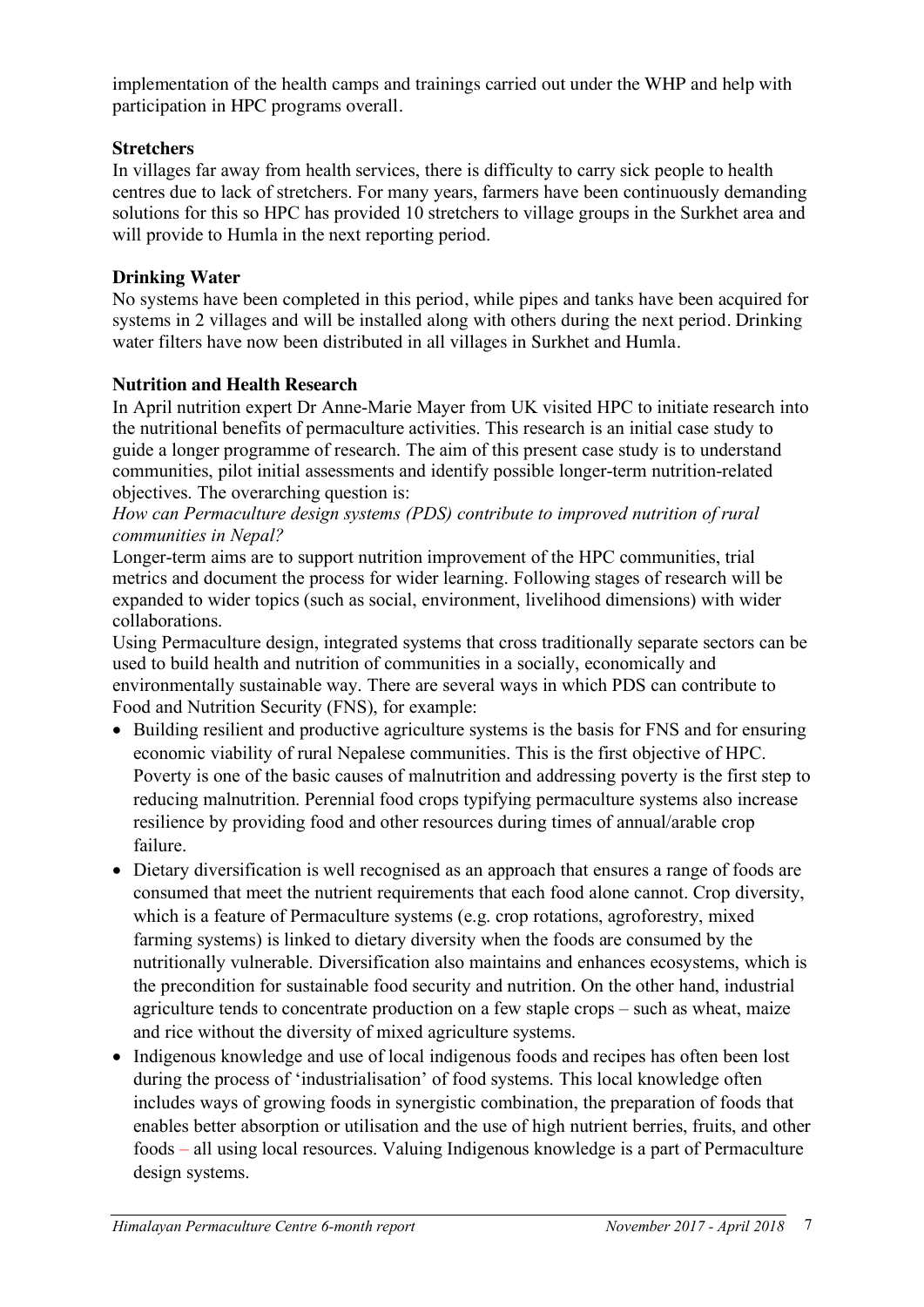- Optimising the nutritional quality of foods may be achieved using a step by step approach from farm to fork. For example, by using traditional high nutrient varieties and growing practices, supporting soil fertility, using nutrient-enhancing processing and cooking. Preliminary research on the potential for this method showed that for rice it would be possible to approximately double the zinc content through a series of locally available changes: i) choice of local rice varieties, available to farmers, ii) the amount of zinc available in the soil, iii) the type of milling, and iv) the type of cooking (Mayer 2011).
- Improvements to agriculture and food systems are part of the solution for malnutrition, but there are also other considerations. For example an analysis in Zambia on Conservation Agriculture and Nutrition identified many previously unrecognised links to nutrition related to women's time and caring practices (Mayer, Mwanamwenge et al. 2016). The holistic approach of PC design means that women's time and workload considerations are taken into consideration.
- In addition, good health and nutrition go hand in hand, so health promotion and healthy environments, are part of the requirements for FNS. In practice, this means teaching and demonstration of health and nutrition practices, water and sanitation systems and safe management of waste, for example.

# **Objectives of the research**

- To understand the Food and Nutrition systems in the Nepal context, specifically HPC sites.
- To understand local community opportunities and challenges faced in achieving Food and Nutrition Security (FNS), including indigenous systems and Permaculture Design Systems.
- To work with communities to identify action plans to improve nutrition
- To specifically identify potential improvements for nutrition; particularly related to nutritional quality of rice grown using SRI using a 'field to fork' approach.
- To pilot metrics that can be used by communities to follow up their progress in meeting their nutrition goals

There will be full details of Dr Anne-Marie's visit in the next report.

# **EDUCATION PROGRAM**

# **Practical Literacy Classes (PLC)**

HPC runs PLCs for those adults wishing to learn literacy skills. Through linking this to practical/vocational skills' learning via the Farmers' Handbook, a compendium of best practice techniques written by farmers and staff of previous permaculture programs in Surkhet and Jajarkot districts. They are in easy to read formats with large lettering and lots of drawings and photos, so as PLC participants learn to read and write using Freirian literacy principles, they also learn technical practices such as compost making, grafting, stove building etc.

At present there are 3 PLCs running in the 2 districts with a total of **44 adults** attending (40 women and 4 men).

# **Schools' Program**

HPC works with primary schools in its working areas to provide infrastructure support such as furniture and roofing, as well as design and development of schools' grounds to make them more productive, and by providing practical training for school children in some of the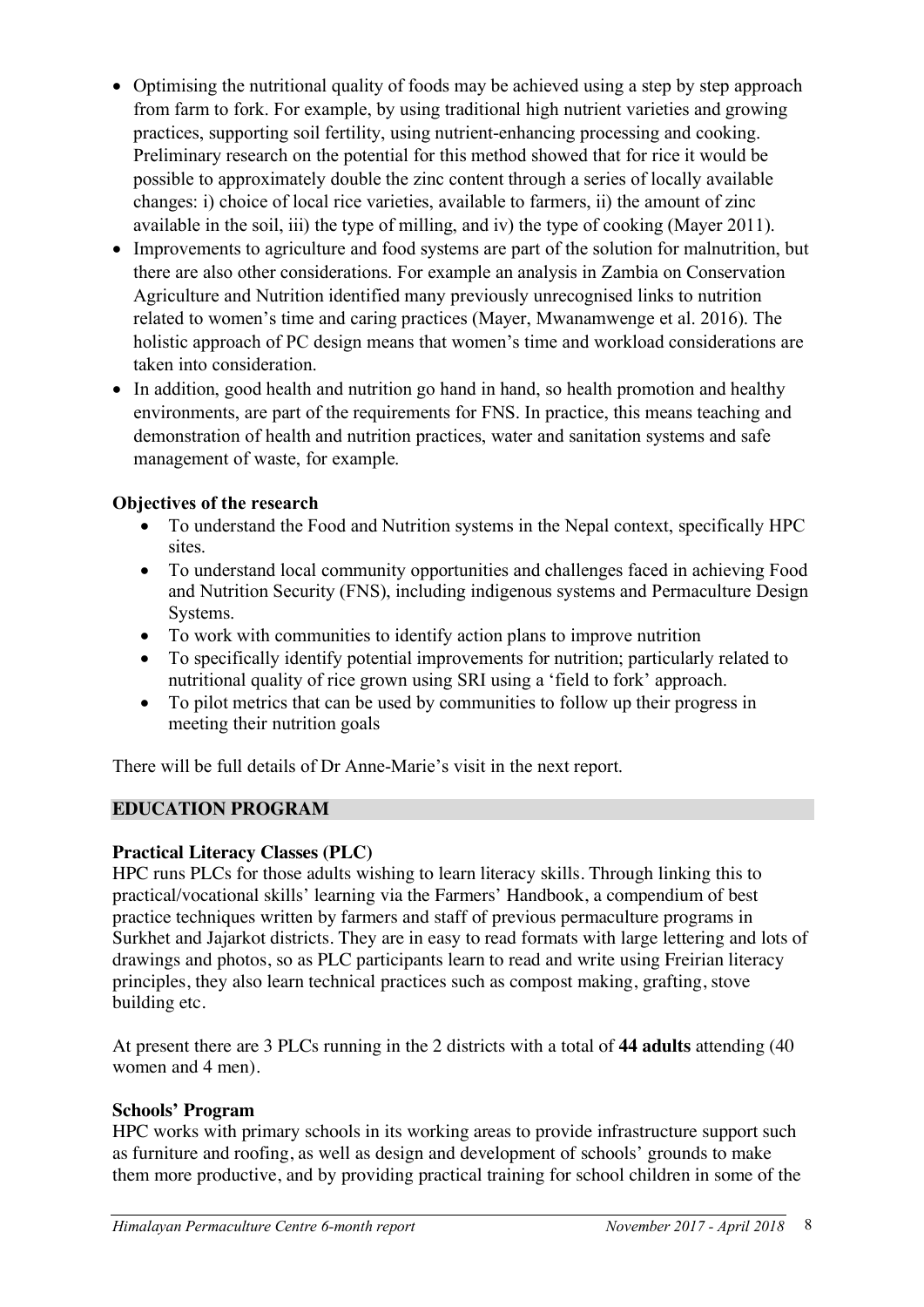related techniques such as fruit nursery establishment and operation, hygiene, water management, composting and agro-forestry. In this period HPC has provided support in fence-building in Baragaun School. In Subbatol School, **14 fruit seedlings** including almond, pear and plum have been planted. In eight schools where HPC have been providing vocational classes, HPC staff have been meeting school teachers and students and have been monitoring permaculture activities in those schools.

### **Education materials**

HPC has distributed 100 sets of the **Farmers' Handbook** to active members of its communities as well developed new publications for training and awareness raising purposes. In this period new posters have been produced on Women's Health and distributed during WHTs (see above 2.1)

# **LIVELIHOODS PROGRAM**

HPC's livelihoods program is based on the foundations built in its food security, health and education programs as described above. Only once these 3 crucial sectors are successful can the issue of livelihoods be addressed. After 4 years of building its own capacity and that of its working groups in Phases 1 and 2, HPC has focussed more on livelihoods in this, Phase 3.

### **Beekeeping**

Not only a direct source of livelihood, beekeeping is essential to farming for pollination essential for a wide range of agricultural crops, from fruit, to oil seeds. Much traditional knowledge exists about beekeeping and most villages will have traditional hives. HPC's interventions have been around using improved framed hives that are more efficient for bees to produce honey, and bee-friendly for managing the hives. HPC trains farmers in producing and using these hives. During this period, **2 hive making trainings** have been provided to 12 women and 19 men, and over **285kg of honey** harvested from **83 improved hives** in Surkhet.

### **Vegetable seed production**

The ability of farmers to produce their own vegetable seeds is not only a potential income source but also crucial in maintaining resilience in vegetable production where more and more seeds' production is becoming in the hands of fewer and fewer international corporations. HPC trains its farmers to save seeds and facilitates their trade amongst groups, with excess being made available to outside growers. In this period some **623kg of vegetable seed** has been produced in Surkhet and Humla, including coriander, broadleaf mustard, radish, broad bean, potato, onion, fenugreek, many types of bean, spinach, chilli, aubergine, Swiss chard and lettuce.

# **Cotton Growing & Processing**

Training in producing organic cotton was started in 2016 and by the end of that year 18 farmers had produced a small crop that provided seed for growing on in 2017. That season's crop was expanded and seeds saved that are to be sown in 2018 with plans to increase area and number of farmers producing cotton. Meanwhile HPC has been developing its weaving and textile development activities (see below 4.7) that will eventually use the cotton produced locally.

# **Mills**

A hydro-mill has been constructed in Salgadhi village (Pragatshil Krishak group) that is able to grind **100kg** of flour and de-husk **100kg** of rice per day for **13 households (94 people)** of the village, as well as for farmers from 3 surrounding villages.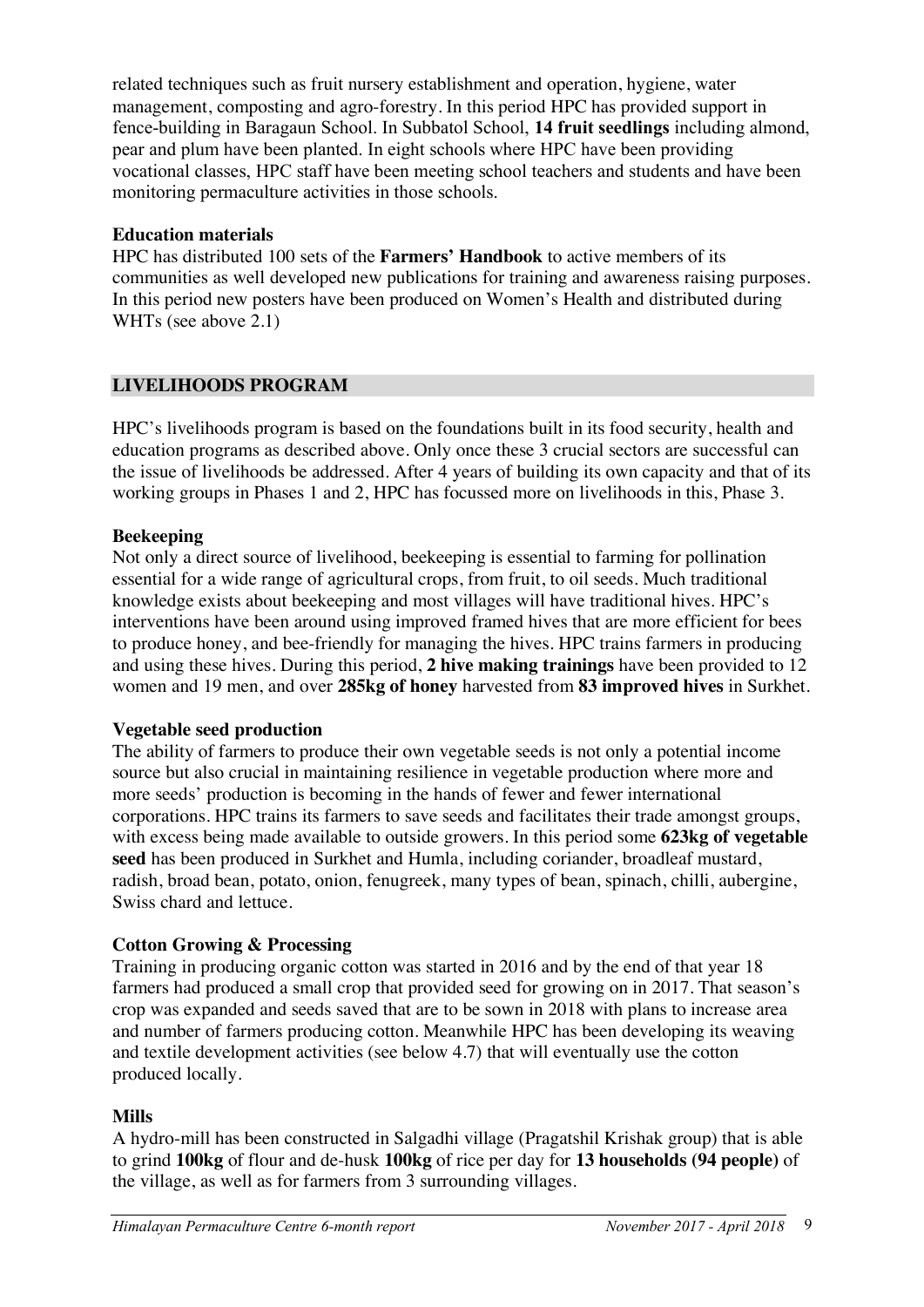### **Herbs development**

With an objective of processing locally grown herbs, in Rajena village, HPC along with another local NGO Anter Nirbhar Samaj Sukhet (ISS) and the local community have worked together to establishing a herbs distilling unit. The villagers are providing the site and all construction of the unit while HPC is supporting the roofing and materials. Discussion with the District Handicraft Development Office (HDO) has been going on to make available the herb processing machines (a distillation unit). It is hoped to power the plant using biogas or hydro power, and while the best system is being researched, firewood is the back-up source. But it is known that this reliance can deplete the resource so is just a stop-gap energy solution.

### **Weaving & Fibre Processing**

As reported, the weaving centre has been located and built in Salgadhi village (Pragatshil Krishak group). To date four hand looms have been made, various other materials acquired, and participants have been selected for training. The trainer will be from HDO, supported by experienced local weavers from Gumi village 3-4 hours away.

### **Juice/Jam making**

Two Juice and Jam machines have been bought in Surkhet for shipment to Humla and Surkhet working areas. There will be training on making of Juice and Jam in May, June and July.

#### **Biogas**

The flexi-biogas plant installed by Biogas International (Kenya), under partnership with IFAD's ASHA (Adaptation for Smallholders in Hilly Areas) project and the government's Alternative Energy Promotion Centre (AEPC) is working well at both Baragaun and Sunrise Farm. Meanwhile HPC has made a partnership with *Manikej Urja Surkhet* to pilot 15 Pit biogas systems in Neta and Rajena Municipalities of HPC's working area. These will be constructed in the next reporting period.

### **Solar electric**

Completing the provision of solar lighting in Humla as described in the previous report, a further 36 systems have been installed in **36 households** of Maspur (18) and Tel Gaun (Sirupata, 18) villages of Tajakot Municipality.

# **CAPACITY BUILDING PROGRAM**

### **Organisational development**

Organizational development training has been completed in Surkhet. The training was facilitated by Sahakarmi Samaj and topics included review of HPC vision, aims and strategies, monitoring and evaluation of SMART goals (Specific, Measurable, Achievable, Realistic, Time-bound), roles and responsibilities of staff and board committee, and of village groups.

### **Farmers Field trips**

In this period, 14 Farmers from Humla have visited HPC sites in Surkhet. They observed agro-forestry plots, biogas, fruit gardens, micro-enterprise activities, cardamom farming, improved mill, cash crops, building of group's house, Surkhet agriculture fair and other practical farming techniques. In addition, 12 farmers and staff from the Resilience Through Reconstruction (RTR) project in Nuwakot and Kavre districts in central Nepal visited HPC in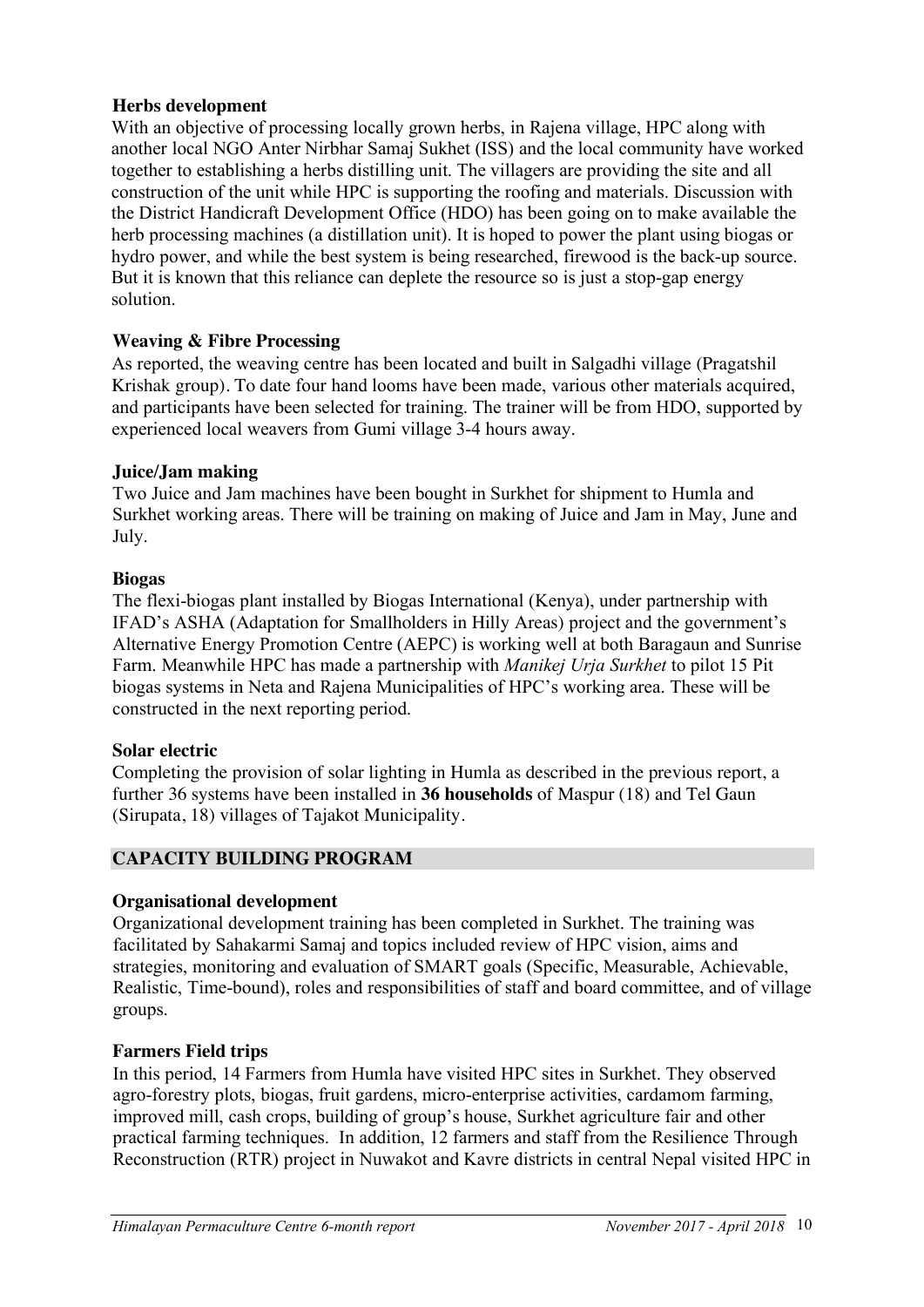Surkhet and toured villages there as well as attended the festival. RTR is a post-earthquake resilience building project also using 2 BCs from Surkhet to train local villagers.

# **Farmer-Farmer extension**

There have been 5 meetings of lead farmers. The main topics of discussion were the upcoming proposal submission, planning for the HPC agricultural festival and farmers' field trip from Humla to Surkhet.

# **Barefoot Consultants' Workshop**

A workshop on theory of change has been conducted for HPC staffs and barefoot consultants (BCs). The workshop has been facilitated by Dr Anne-Marie Mayer visiting from UK. Barefoot consultants have been running various trainings, livestock health camps and herbal trainings. There are currently 4 BCs working outside of area, all in earthquake-affected villages.

### **Rice Breeding training**

Farmers have been selected for participating in paddy breed improvement training. The training will be taking place in Pokhara and will be conducted by Mr. Surkya Adhikari. This program was due to start in 2016 but due to illness of Mr Adhikari and inability to visit HPC for orientation has been delayed. In addition to this, farmers will also be visiting *Allo* (nettle) processing sites in Kathmandu and Pokhara.

### **Festival**

HPC has held its annual Surkhet Farmers Festival *(mela)* at its RC in Baragaun. There were over 900 men and women from HPC's villages in Surkhet who participated in the fair. There was exhibition of different hand made goods, farm products and traditional art and cultures, and different games and sports activities. Visitors came from Humla and from the RTR project near Kathmandu.

### **Video film making**

One refresher course on video making has been provided for HPC staff. They produced three videos from the training. The videos were showcased in IPC. The training was facilitated by Mr. Sidhi Bajracharya and Miss Renu Shakya.

### **Community contributions**

Community contributions to activities in Surkhet and Humla show a total contribution of **854 person-days** with a monetary value of **NRs 256,200/- (GB£ 1,770).** Activities include maintaining community infrastructure (paths, bridges, water courses, mills, schools and community learning centres), firefighting, establishing tree plantations and direct contributions to HPC programs such as porterage of equipment, and construction of PLC classrooms.

# **HPC Website**

HPC's website, www.himalayanpermaculture.com was created February 2009. Up to the time of this report (April 2018), over **186,500 hits** have been recorded.

### **Challenges during this period**

The main issue that has been affecting HPC for the past 6 months has been the seemingly endless elections and their results to form three tiers of government (local, provincial and Federal) held in May, November and December of 2017. These elections are all part of a paradigm shift in the way the state machinery functions and as such it is expected that over time the power will devolve from the traditional unitary system to the federal system in